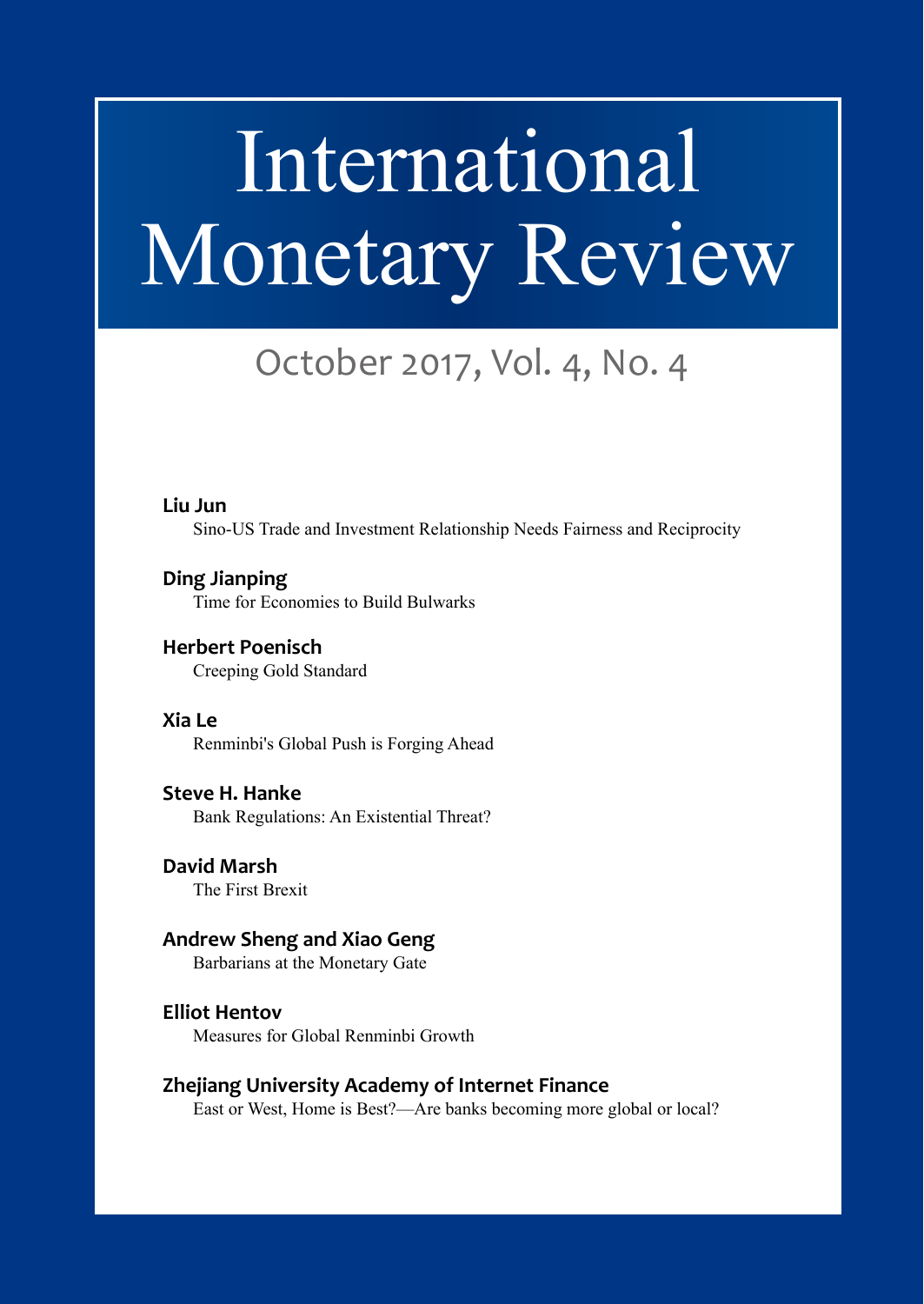#### **Advisory Board:**

| (in alphabetical order of surname) |                   |
|------------------------------------|-------------------|
| Edmond Alphandery Yaseen Anwar     |                   |
| Chen Yulu                          | Chen Yunxian      |
| Lord Neil Davidson                 | Steve H. Hanke    |
| Li Ruogu                           | Li Yang           |
| Ma Delun                           | Robert A. Mundell |
| Joseph C.K. Yam                    | Pan Gongsheng     |
| Su Ning                            | Wang Zhaoxing     |
| Nout Wellink                       | Wu Oing           |
| Xia Bin                            | Xuan Changneng    |
|                                    |                   |

**Editorial Board:** 

| (in alphabetical order of surname) |                            |
|------------------------------------|----------------------------|
| Ben Shenglin                       | Cao Tong                   |
| Michael Chang                      | Chen Weidong               |
| Ding Jianping                      | Ding Zhijie                |
| Robert Elsen                       | E Zhihuan                  |
| Tomoyuki Fukumoto Fariborz Ghadar  |                            |
| <b>Thorsten Giehler</b>            | <b>Yuksel Gormez</b>       |
| Guo Qingwang                       | Ji Zhihong                 |
| Jaya Josie                         | Rainer Klump               |
| Kees Koedijk                       | Wolfgang Koenig            |
| Iikka Korhonen                     | Il Houng Lee               |
| Liu Jun                            | Lu Lei                     |
| David Marsh                        | Juan Carlos Martinez Oliva |
| Jukka Pihlman                      | Herbert Poenisch           |
| <b>Alain Raes</b>                  | Alfred Schipke             |
| Anoop Singh                        | Sun Lujun                  |
| Wanda Sung-Hwa Tseng               | Tu Yonghong                |
| Wei Benhua                         | Xiang Songzuo              |
| Michael Zhang                      | Zhang Jie                  |
| Zhang Xiaopu                       | Zhang Zhixiang             |
| Zhao Xijun                         |                            |
|                                    |                            |

**Name of Journal:** International Monetary Review

**Frequency of Publication: Quarterly Sponsor:** International Monetary Institute of Renmin University of China **Publisher:** Editorial Office of *International Monetary Review* **Editor-in-Chief:** Ben Shenglin **Associate Editors:** Song Ke, Qu Qiang, Xia Le **Managing Editor:** Herbert Poenisch **Associate Managing Editor:** Dong Xijun **Assistant Editors:** Chen Wenye, Cheng Liuyi, Li Shiliang, Li Xuefei, Li Xueyi, Lu Kefan, Xu Peilan, Zhao Wenjing, Zheng Ze **Editorial Office:** International Monetary Institute, Renmin University of China Room 605, No. 59 Zhongguancun Avenue, Beijing 100872, China Tel: 86-10-62516755

Email: imi@ruc.edu.cn Website: www.imi.org.cn



Established on December 20, 2009, IMI is a nonprofit academic institution affiliated to China Financial Policy Research Center and the School of Finance of Renmin University.

Following the "general theory of macro-finance", IMI aims to become a world-class think tank, focusing on the studies of international finance, in particular the international monetary system and RMB internationalization. Despite its relatively short history so far, IMI has established itself as a leading research institution and important forum, where industry leaders, policy makers and academic experts from home and abroad share their insights and expertise.

> We only share the most valuable financial insights | WeChat

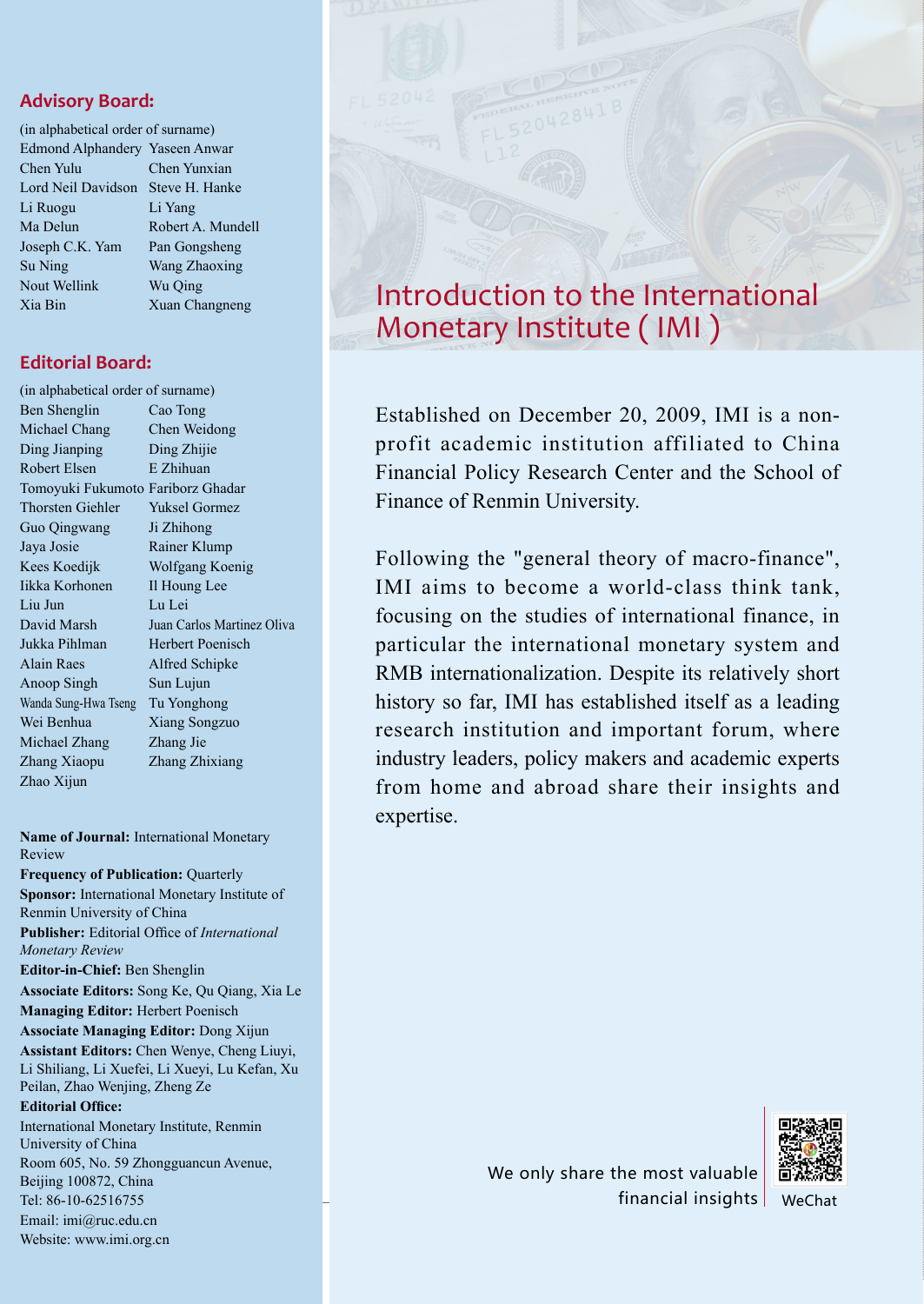### **CONTENTS**

#### **China**

| Sino-US Trade and Investment Relationship Needs Fairness and Reciprocity |                                      | $Liu$ Jun/01 |
|--------------------------------------------------------------------------|--------------------------------------|--------------|
| Time for Economies to Build Bulwarks                                     | <i>Ding Jianping and Yang Jie/03</i> |              |
| Challenges Await China's Economy                                         |                                      | Hong Hao/05  |

#### **RMB Internationalization**

| Creeping Gold Standard                  | Herbert Poenisch/07                                                                                                                                                                                                                                                                                                                                                                  |
|-----------------------------------------|--------------------------------------------------------------------------------------------------------------------------------------------------------------------------------------------------------------------------------------------------------------------------------------------------------------------------------------------------------------------------------------|
| Measures for Global Renminbi Growth     | $Elliot \, Hentov/10$                                                                                                                                                                                                                                                                                                                                                                |
| Renminbi's Global Push is Forging Ahead | $\overline{X}$ $\overline{I}$ $\overline{e}$ $\overline{I}$ $\overline{e}$ $\overline{I}$ $\overline{e}$ $\overline{I}$ $\overline{e}$ $\overline{I}$ $\overline{e}$ $\overline{I}$ $\overline{e}$ $\overline{I}$ $\overline{e}$ $\overline{I}$ $\overline{e}$ $\overline{I}$ $\overline{e}$ $\overline{I}$ $\overline{e}$ $\overline{I}$ $\overline{e}$ $\overline{I}$ $\overline{$ |

#### **Financial Regulation**

| Bank Regulations: An Existential Threat?           | Steve H. Hankel 14 |
|----------------------------------------------------|--------------------|
| Financial Risk Can't Be Ignored Amid Restructuring | Xiong Yuan/17      |
| Code of Conduct Needed to Reduce Moral Hazard      | $Li$ Honghan/19    |

#### **International**

| The First Brexit                             | $David \, Marshall$ |
|----------------------------------------------|---------------------|
| <b>Financing Future Energy</b>               | Herbert Poenisch/23 |
| <b>Emerging Markets Surpass Expectations</b> | Gary Kleiman/25     |
| Sterling Lessons for Asia                    | Zeti Aziz/27        |

#### **Fintech**

| Barbarians at the Monetary Gate | Andrew Sheng and Xiao Geng/29 |
|---------------------------------|-------------------------------|
| Digital Future for Sterling     | Victoria Cleland/31           |
| Fintech Fills Funding Shortfall | Greg Medcraft/33              |

#### **Sustainable Development**

Are the Sustainable Development Goals Achievable? *Andrew Sheng and Xiao Geng*/35 Public Infrastructure Investment: A BRICS Perspective for Inclusive Sustainable Development

*Jaya Josie*/37

#### **Research Report**

East or West, Home is Best?——Are banks becoming more global or local? *Zhejiang University Academy of Internet Finance*/47

#### **Working Paper**

Shadow Banking in China: Then and Now *Xi Chao and Xia Le/54* Institutional Investors and the QE Portfolio Balance Channel *Michael Joyce, Liu Zhuoshi and Ian Tonks*/66

3 *Dai Tiantian, Jiang Shenyi, Liu Xiangbo and Wang Wen*/84 The Impact of Internet Sales Tax in a Search Model of Money: Some Analytical Results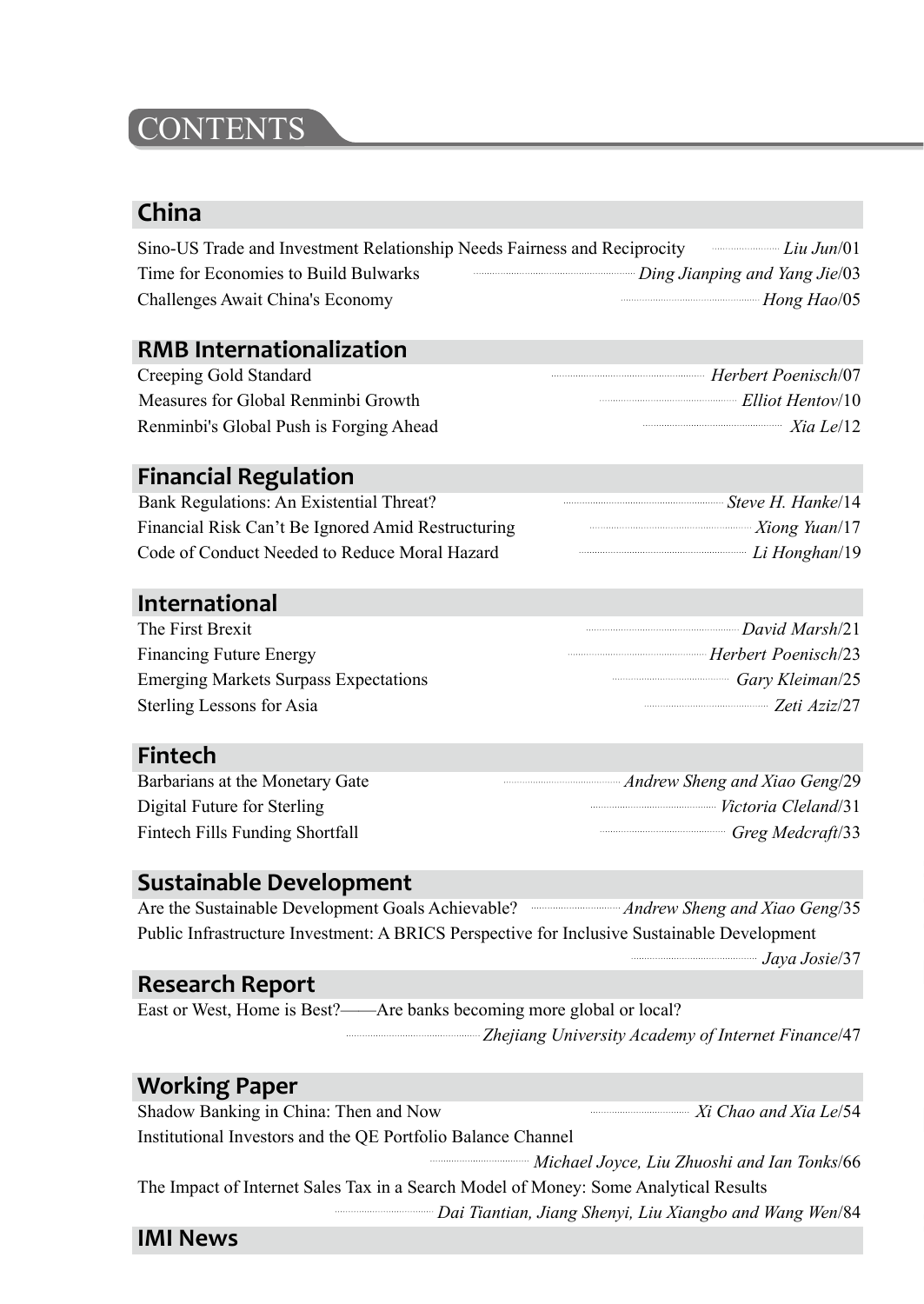## **Financial Regulation**

#### **Bank Regulation: An Existential Threat**

#### *By* STEVE H. HANKE\*

Why was international financial officialdom so eager in late 2008 and indeed through 2009, 2010 and later, to raise banks' capital-asset ratios? To answer this question, there is more to the story than meets the eye. The starting point for the global bank capital obsession is to be found in Britain and its infamous 2007 Northern Rock affair. It was this British fiasco, rather than the September 2008 Lehman Brothers bankruptcy, that was the true beginning of the Great Financial Crisis and the Great Recession which followed.

On 9 August 2007, the European wholesale money markets froze up, after BNP Paribas announced that it was suspending withdrawals on three of its money market funds. These funds were heavily invested in U.S. subprime credit instruments, which had suddenly become difficult to trade and value. In the preceding two decades, many banks and financial intermediaries, in a number of countries, had financed their assets by borrowing from wholesale sources rather than from retail branch networks. In the U.K., Northern Rock, which had once been a cautiously-managed building society in mutual ownership, was one of these organizations.

With the wholesale money markets closed to new business, Northern Rock could not issue new securities or even roll over maturing debt. As significant liabilities were coming up for redemption, it faced a serious challenge in funding its business. In the years leading up to August 2007, Northern Rock had been consistently profitable, with sufficient capital and liquidity to meet regulatory norms. Readily available funds from the wholesale market had facilitated Northern Rock's rapid expansion from its demutualization in 1997; however, by mid-2007, it was highly leveraged (with assets that were over 60 times equity capital), and threatened by its inability to secure new wholesale finance.

Unable to secure the necessary short-term funding, Northern Rock informed its regulator (the Financial Services Authority) of its problems. Top FSA staff sought for potential buyers for Northern Rock, and they soon found one in the shape of Lloyd's Bank. But there was an inherent issue: Given that the money market was paralyzed by a lack of confidence and the fact that Lloyd's Bank had a similar reliance on the interbank market for financing, Lloyd's board was not 100% certain that it could obtain sufficient retail deposits or an interbank line to fund both its existing business and the purchase of Northern Rock. For the deal to go ahead, Lloyd's needed a standby loan facility perhaps as large as £45 billion. With the money market closed, only the Bank of England (BoE) could provide this facility.

By the end of the first week in September 2007, all of the FSA's senior staff and Paul Tucker, the Bank's senior executive for markets, wanted the Bank to provide Lloyd's with a standby facility. But, there was an obstacle: The governor of the BoE, Mervyn King would provide no help. To quote from Ivan Fallon's book *Black Horse Ride*, "'No,' [King] said decisively and abruptly, 'I could not in any way support that. It is not our job to support commercial takeovers.

 $\overline{a}$ 

 $*$  This article appeared on Forbes.com on July 31, 2017.

<sup>\*</sup> Steve H. Hanke, Member of IMI International Advisory Board, professor of applied economics at The Johns Hopkins University.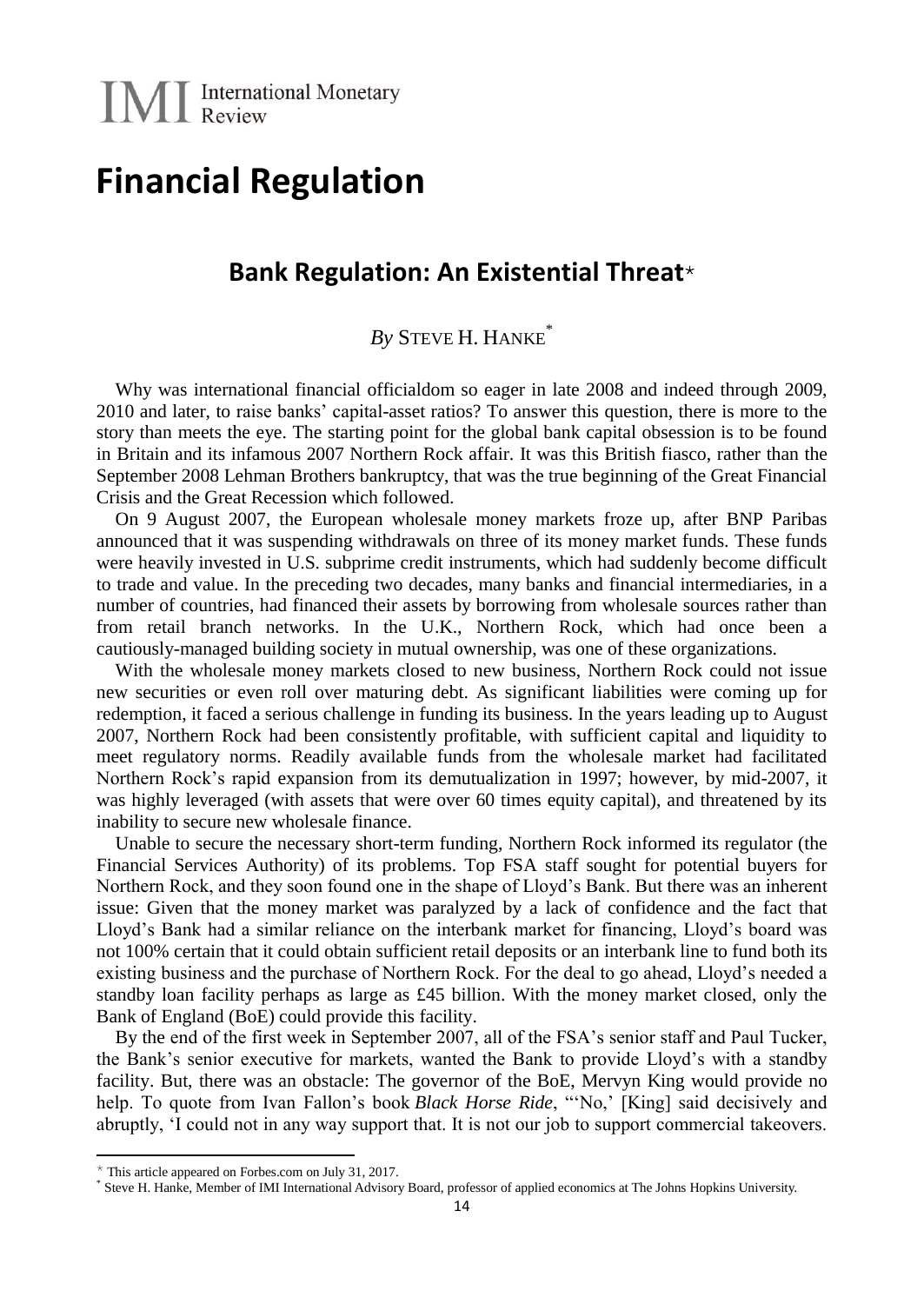I'm not prepared to provide any liquidity on that basis". The truth is that King — who had come from a modest background in England's unremarkable West Midlands — loathed bankers and the City of London. The crisis gave King an opportunity to translate the loathing into action. Fallon quotes one banker as saying, "Mervyn saw his job as being to teach the banks and the markets a lesson"

Somehow or other, the tensions between the various players could not be kept quiet. The situation became so desperate that Northern Rock had to be provided with an emergency loan facility from the BoE. Without that, it would no longer be able to pay cash over the counter to retail depositors (or to transfer money to other banks via the online service at its website, which crashed). However, the British Broadcasting Corporation (BBC) bungled the announcement of the facility, provoking a massive run disproportional to Northern Rock's potential losses. The BoE was obliged to lend Northern Rock tens of billions of pounds to preserve the convertibility of bank deposits into notes. On 17 September 2007, the Chancellor of the Exchequer, Alistair Darling, decided to announce a state guarantee on Northern Rock's deposits, which brought the run to an end.

The underlying issue raised by the Northern Rock affair was the eligibility of commercial banking organizations, which are profit-making (or at any rate profit-seeking), for loans from the central bank. The traditional understanding in the U.K. before 2007 had been that solvent banks, and certainly solvent banks that had complied with regulations, could seek central bank help in funding their businesses if normal market sources (such as the interbank market) had become unreliable. Usually, they would have to offer good collateral and the central bank would be expected to charge a penalty rate. The standard vocabulary in these cases is that the central bank would be a "lender-of-last-resort." In no way did this imply that the central bank would be indifferent to the concerns of all stakeholders, including shareholders.

Although in practice the BoE was involved in two big lender-of-last-resort episodes during his governorship (Northern Rock in September 2007, and RBS and HBOS in October 2008), King did his damnedest to keep loans to commercial banks off the BoE's balance sheet altogether. The implications of King's position are dangerous for banks and arguably for the entire financial system in a capitalist economy.

King maintained that it was not the central bank's role to lend to commercial banks on a long-term basis. Rather, that was a job only for the private sector or taxpayers acting via the government. By the phrase "on a long-term basis," King understood a period of six months, taking his cue from a European Commission "decision" on 5 December 2007. If a bank could not find alternative finance for its assets once a last-resort loan has lasted six months, that bank would have to seek and find new money from the private sector or be taken into state ownership. By extension, the state would be entitled to seize the whole business with no compensation to shareholders. Exactly six months after Darling's announcement of the state guarantee, the state did just that. Northern Rock's assets were seized 17 March 2008.

In the weeks after the Lehman bankruptcy, much of the British banking system was in exactly the same position Northern Rock had been in autumn 2007. They had faced difficulties in rolling over liabilities in the wholesale markets and might not have been able to fund their businesses. Meanwhile, because of the line being taken by the BoE under Mervyn King, they knew that any borrowings from it were time-limited, and might prove suicidal for managements and shareholders.

The only remaining private sector option was to raise new equity or bond capital by the sale of securities. Here was the connection between King's attitude towards central bank loans to commercial banks and officialdom's insistence on extra bank capital as the solution to the crisis. Because in King's judgement central banks were not to lend to commercial banks except for a